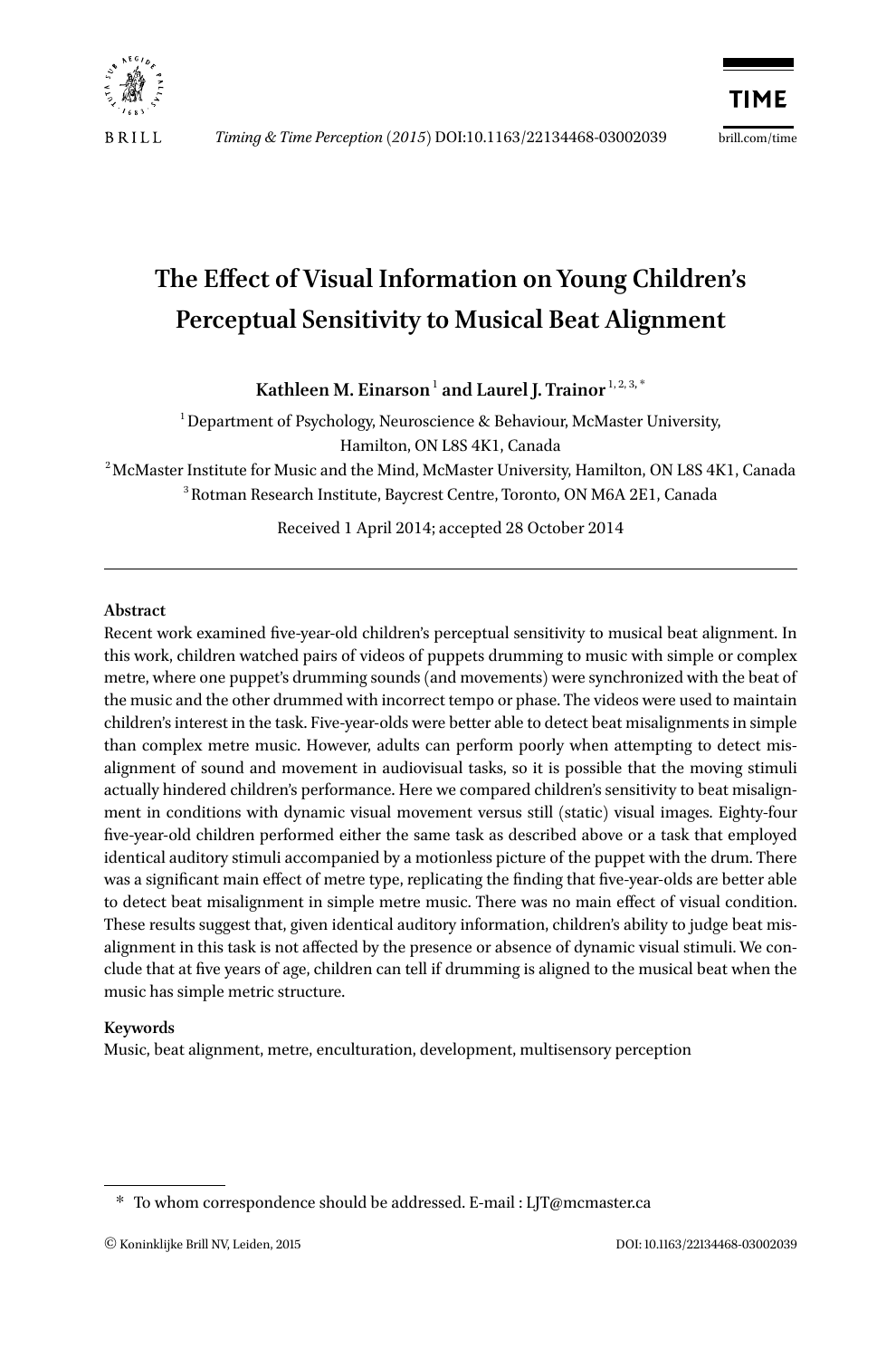# **1. Introduction**

Music is socially pervasive, and much musical experience is amassed via exposure, such as in the context of formal events like weddings, or of everyday experiences like watching television. These types of experiences do not typically involve music as an isolated auditory stimulus, but are instead multimodal experiences. For example, dancing to music requires coordination of motor movements on the part of the listener, and in live or video recorded music performances people see as well as hear performers. Despite such everyday multisensory musical experiences, people are quite tolerant of timing misalignments between auditory and visual stimuli (e.g., Phillips-Silver et al., 2011; Sekuler et al., 1997; Vatakis & Spence, 2006a, b). In a previous study (Einarson & Trainor, subm.), we found that fiveyear-old children were able to detect phase and tempo errors in puppets' drumming to musical excerpts with simple metrical structures. Here we replicate this finding and investigate whether concurrent dynamic visual information affects children's performance on this task.

Musical timing has a *grouping* structure, which corresponds to the perception of phrases, as well as a *metrical* structure, which corresponds to the regular underlying beats and can be perceptually abstracted from the rhythmic surface (Gjerdingen, 1989; Lerdahl & Jackendoff, 1983). Rhythm and metre are universal aspects of music that vary between and across human cultures, and this paper is concerned with perception of metrical structure. Metrical structure is hierarchically organized, with the beats at different levels occurring at faster or slower rates (Essens & Povel, 1985). Some beats are accented and thus are perceived as stronger than others at a given level (Jones, 1976) and only accented beats are passed to the next level of the metrical hierarchy (Essens, 1986).

In simple metrical structures, accented beats occur at regular time intervals at each level of the hierarchy. Such regularly spaced beats are referred to as isochronous. Metre in Western music typically has simple metric structure, and most commonly possesses an underlying binary structure with a 2:1 ratio between beats at successive hierarchical levels (London, 2004). When notated, this music has time signatures such as 4/4 or 2/4. However, not all music is composed of a pattern that produces equally spaced pulses at each level of the hierarchy. For example, at one level of the metrical hierarchy, accents can occur to form patterns containing successive groups of two or three beats and, thus, irregularly spaced accents. These complex metrical structures are referred to as non-isochronous. Music notation reflects these complex patterns using notation such as 5/4 and 7/8.

Although Western music is primarily composed in simple metres, music from many other cultures (e.g., South Asia, Africa, the Middle East, and the Balkan region of southeastern Europe) commonly employs complex metrical structures. Adults from cultures such as Bulgaria and Macedonia demonstrate equal perceptual sensitivity to both simple and complex metrical stimuli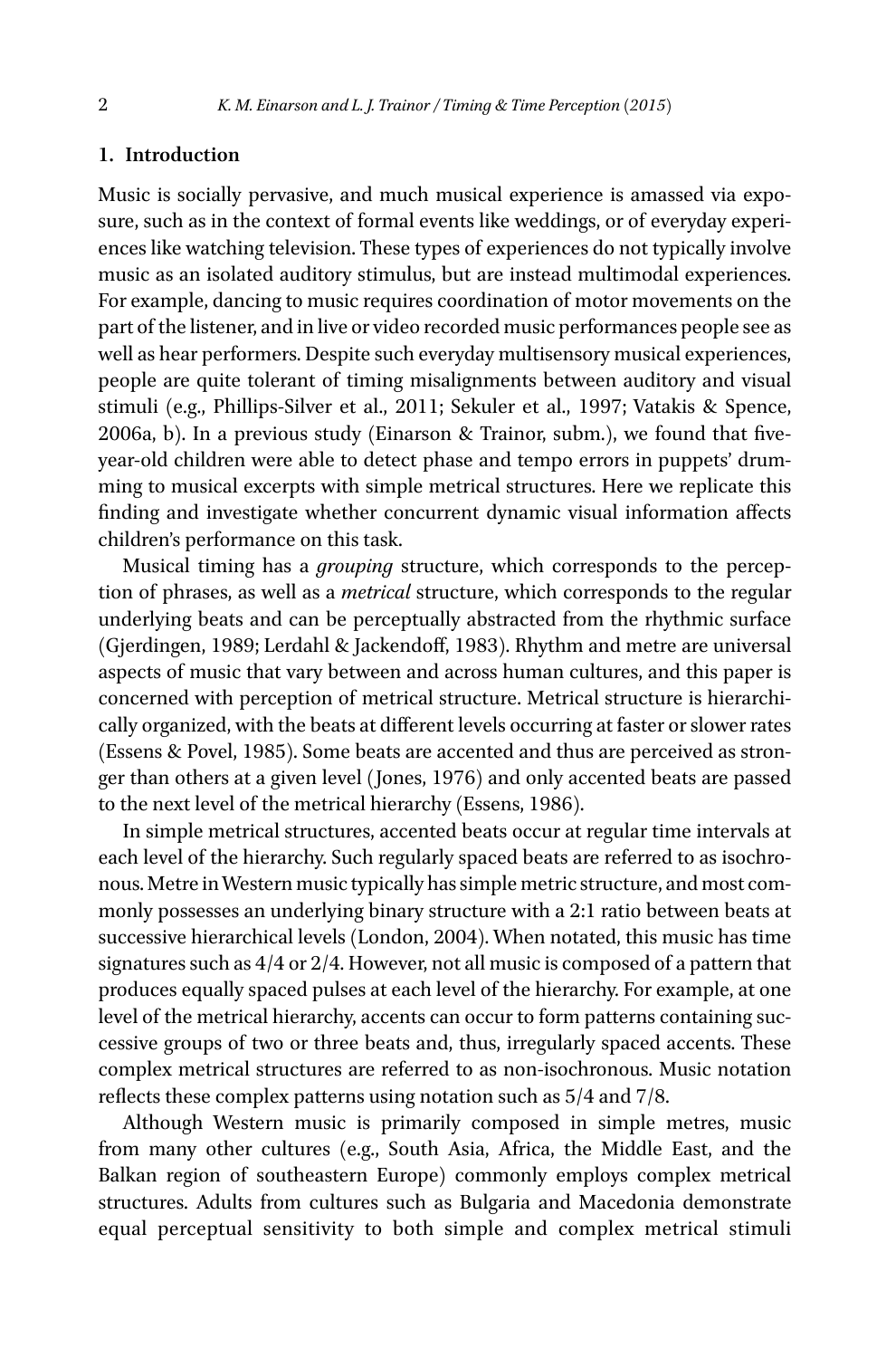(Snyder et al., 2006), and in cultures where complex metric structures are common, children also learn them from a young age, seemingly without difficulty (Rice, 1994). Infants are also sensitive to the beat of music very early in development (Patel et al., 2011; Winkler et al., 2009; Zentner & Eerola, 2010), and exposure over the course of the first year after birth to culturally typical metrical structures results in perceptual specialization for those metres (Hannon & Trehub, 2005; Soley & Hannon, 2010). This experience-guided perceptual narrowing in infancy is analogous to that seen across many domains, including the perception of phonemes (e.g. Trehub, 1976), faces (Kelly et al., 2007), voices (Friendly et al., 2013, 2014), and musical tonal structures (Hannon & Trainor, 2007; Lynch & Eilers, 1992; Lynch et al., 1990; Trainor & Hannon, 2012; Trainor & Trehub, 1992).

Despite the studies of metre perception in infancy, little work has examined children's ability to process metrical information. Some timing assessments have been developed for older children and for adults (Gordon, 1980) or have been designed to identify those with serious musical deficits (Peretz et al., 2003). Children's poor motor skills make it difficult to adapt the type of tapping synchronization tasks typically used with adult subjects (Drake, 1993); most involve tapping a single finger, which requires a high degree of fine motor control (Repp, 2005), and measure synchronization over a wide range of tempos over a prolonged period of time (Repp & Su, 2013). When infants and very young children are given the opportunity to move to music, they appear not to synchronize movements with the beat of the music (Eerola et al., 2006; Zentner & Eerola, 2010), indicating that movement synchronization tasks might underestimate young children's ability to perceive synchronization. Drake (1993) investigated factors that influence rhythm reproduction, and found that both Western adults and Western children are better at reproducing rhythms that can be considered simpler in structure. Other work (Einarson & Trainor, subm.; Hannon et al., 2012) has demonstrated that Western children are also better at perceiving timing information in music with simple metric structure, compared to music with complex metric structure.

However, musical timing perception has typically been challenging to measure independent from production or motor synchronization, and few studies have examined beat perception abilities in the absence of an overt motor response in either adults or children (see Repp, 2005, and Repp & Su, 2013, for reviews). Iversen and Patel (2008) developed a Beat Alignment Task (BAT) for adults that measures both perception of beat alignment as well as ability to synchronize to a musical beat and, as such, dissociates overt motor synchrony from perceptual sensitivity. In the perception portion of the BAT, adult subjects judge whether an isochronous auditory tone superimposed over each of 12 musical excerpts is correctly aligned with the beat. Incorrectly aligned beats were either too fast or too slow by 10% of the inter-beat interval, or too early or too late by 25%.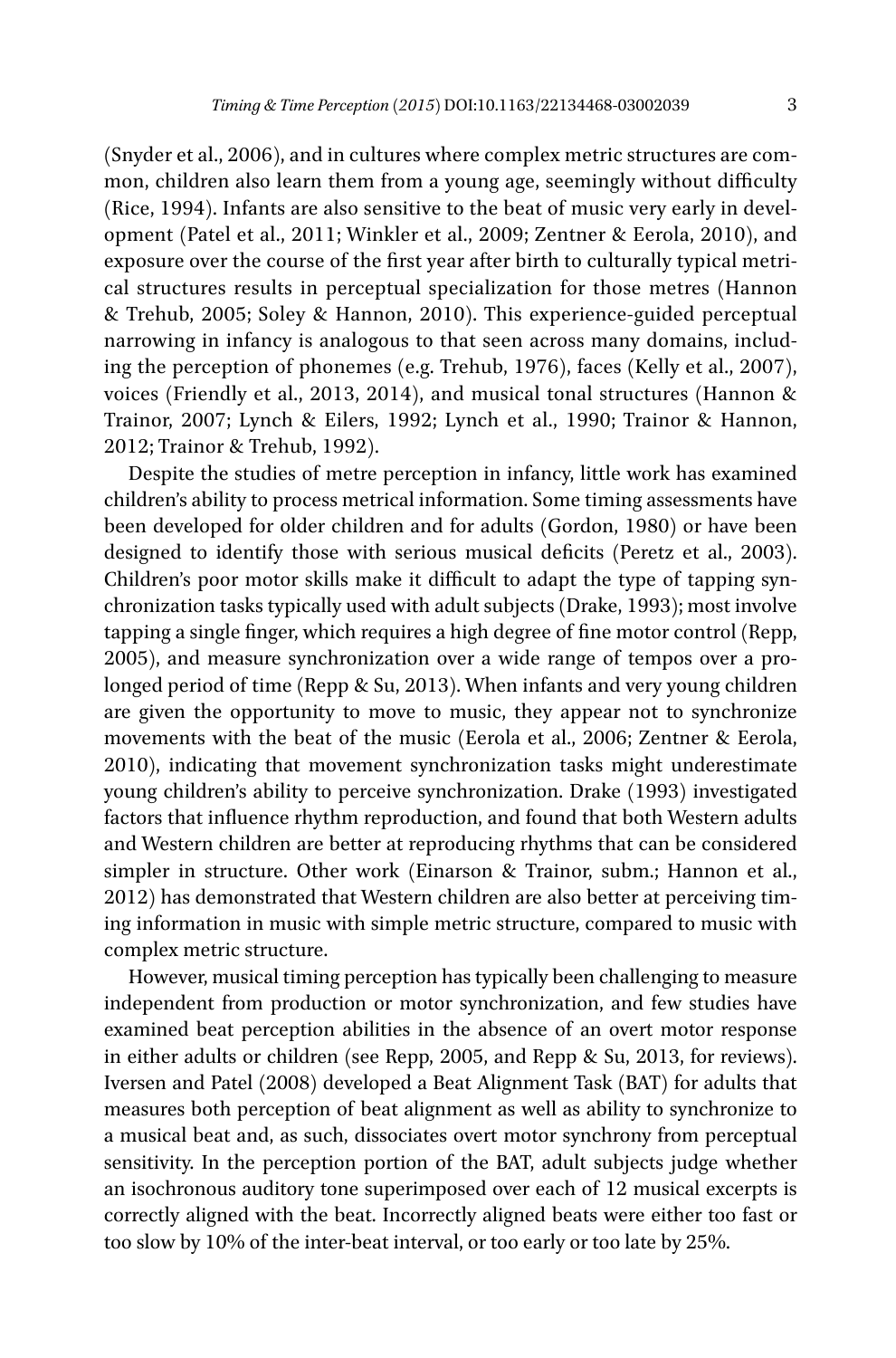We developed a child-friendly complex Beat Alignment Task (cBAT; Einarson & Trainor, subm.) that can be used with both children and adults. It extends the perception component of the BAT paradigm (Iversen & Patel, 2008) in two notable ways: first, by adding dynamic visual stimuli to accompany short musical excerpts and, second, by including music excerpts with both simple and complex metres. Half of the musical excerpts in the stimulus set are in 4/4 time (simple metric structure), while the other half are in 5/4 or 7/4 time (complex metric structure).

The original cBAT from Einarson and Trainor (subm.) uses dynamic videos of hand puppets that drum along to short musical sequences. An isochronous drumbeat is superimposed on each of the musical tracks such that a woodblock tapping sound matches the drumming movements of the puppets. On each trial, two videos are presented successively, each with the same musical track, but a different puppet. In one video the sound of the puppet's drumming is correctly aligned to the beat of the music; in the other, the puppet drums out of phase (25% too early or too late) or at an incorrect tempo (10% too fast or too slow) relative to the musical excerpt being presented. Participants choose which puppet in each pair is the better drummer. Einarson and Trainor (subm.) found that five-yearold children were sensitive to both phase and tempo misalignments under these conditions, but only in the context of simple metre music. Error detection was not significantly different from chance for complex metre music. As such, we expect that children will show the same perceptual bias for music with culturally typical simple metric structures in the present study.

Using drumming puppets is very engaging and these stimuli kept children attentive through the procedure. However, the stimuli do contain both auditory and visual cues to beat alignment, because trials combine musical examples with video clips of moving puppets. On the one hand, it is possible, though unlikely, that children were relying on visual rather than auditory cues to make their judgments. On the other hand, research has shown that adults perform poorly when attempting to detect misalignment of music and movement in audiovisual tasks (e.g., Phillips-Silver et al., 2011; Vatakis & Spence, 2006a, b). Perception of auditory and visual simultaneity is also vulnerable to the effects of exposure to stimulus asynchrony (Harrar & Harris, 2008), suggesting the perception of synchrony can be modified by experience. Further studies show that visual cues can influence the perception of musical sounds (Schutz & Lipscomb, 2007) and the processing of speech sounds in auditory cortex (Sams et al., 1991).

Most studies of multimodal integration focus on situations where two sensory modalities receive incongruent information about a source (De Gelder & Bertelson, 2003). In addition to those already described, one of the best-known examples of this type of multisensory integration is the McGurk effect (McGurk & MacDonald, 1976), in which there is a mismatch between the presented speech sound and lip movements. In audiovisual tasks designed to promote a perception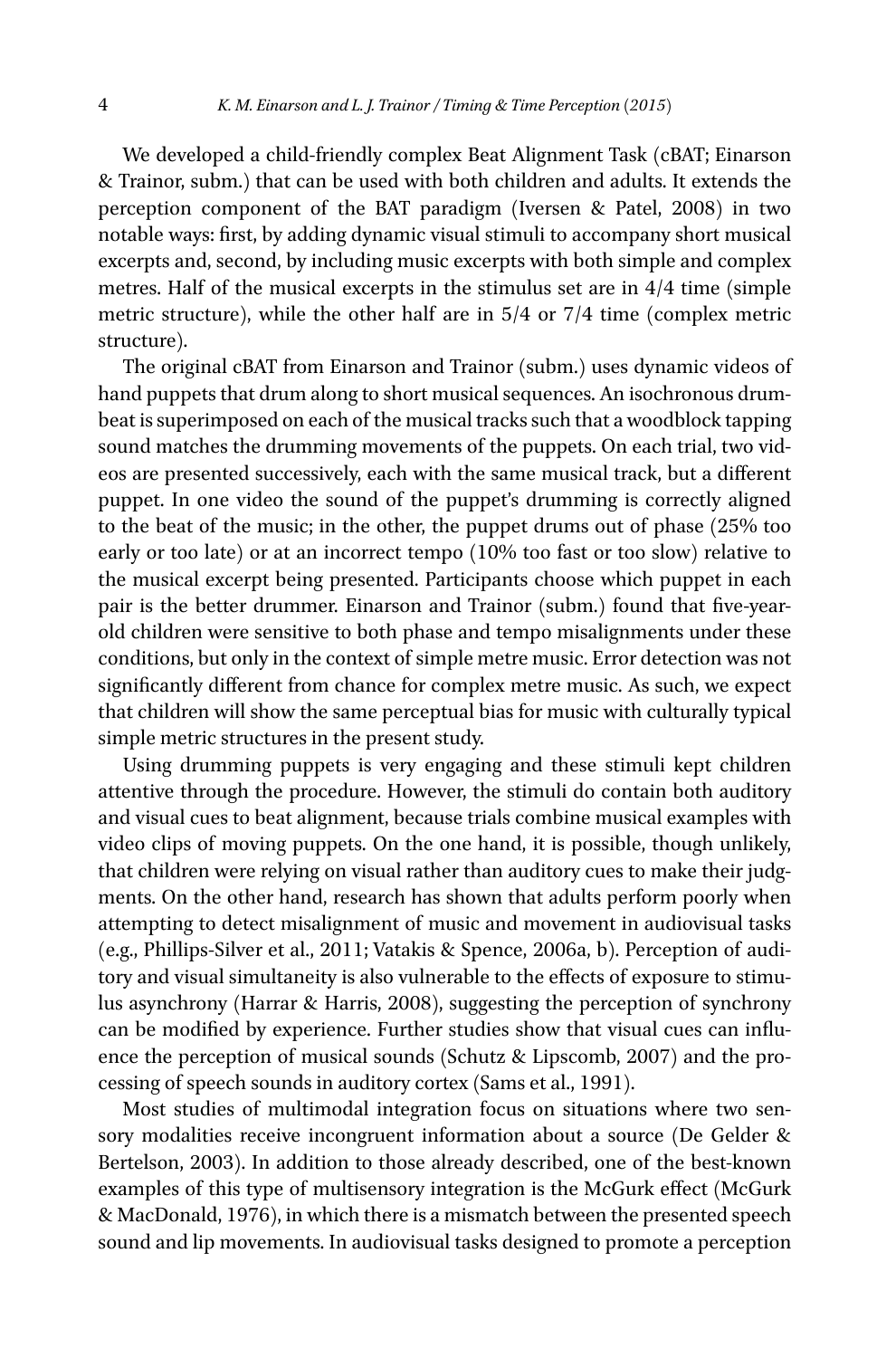of simultaneity, there is considerable perceptual tolerance of asynchrony between auditory and visual information (e.g., Sekuler et al., 1997).

It is important to note, however, that in the dynamic cBAT stimuli, the auditory stimulus (isochronous woodblock taps) and visual stimulus (puppet tapping gestures) were synchronous and congruent. As such, there was no misalignment between the auditory and visual modalities. One puppet in every pair simply produced audio-visual drumming that had either incorrect phase or inappropriate tempo relative to the beat of the musical excerpt being presented, leading to mismatched information *within* the auditory stimulus. Even so, it has been established that even congruent visual information can influence perception of simultaneously presented auditory information (Schutz & Lipscomb, 2007) and judgments about musical performance (Tsay, 2013). If auditory perception is, in fact, vulnerable to the effects of simultaneously presented visual information, it is possible that the dynamic visual stimuli could have impaired children's ability to detect beat misalignment in the auditory stimulus.

To address the question of whether young children's sensitivity to the beat as measured in in the cBAT is affected by the presence of dynamic visual information (i.e., moving videos), we tested five-year-old children using either the original cBAT, or a modified version of the cBAT that used static visual images accompanied by the same auditory stimuli.

In addition to administering either the dynamic or static version of the cBAT, we also assessed children's cognitive abilities using standardized measures of memory and vocabulary. Adults' working memory capacity has been found to correlate with their performance on rhythm reproduction tasks (Bailey & Penhune, 2010), and children's ability to discriminate rhythm sequences has been found to correlate with auditory working memory, as measured by a digit span task (Strait et al., 2011). It is also possible that the moving video stimuli would place greater demands on children's working memory than the comparatively impoverished static images, in which case children's memory capacity would contribute to differences in performance between conditions. We examined the relationship between memory span and beat perception by having each child complete the forward and backward components of the digit span subtest from the Wechsler Intelligence Scale for Children (WISC-IV; Wechsler, 2003). Because children needed to understand the instructions in order to perform the cBAT, we also administered the Peabody Picture Vocabulary Test (PPVT-4; Dunn & Dunn, 2007), which is a standardized measure of receptive vocabulary. The PPVT can also serve as a proxy for verbal IQ as it correlates highly with various IQ instruments (Dunn & Dunn, 2007). This allowed us to determine whether beat perception ability might be related to cognitive ability more generally.

The present experiment used two versions of the cBAT to assess whether visual condition (either dynamic or static) would influence five-year-old children's beat alignment sensitivity. We predicted that, as in previous work (Einarson &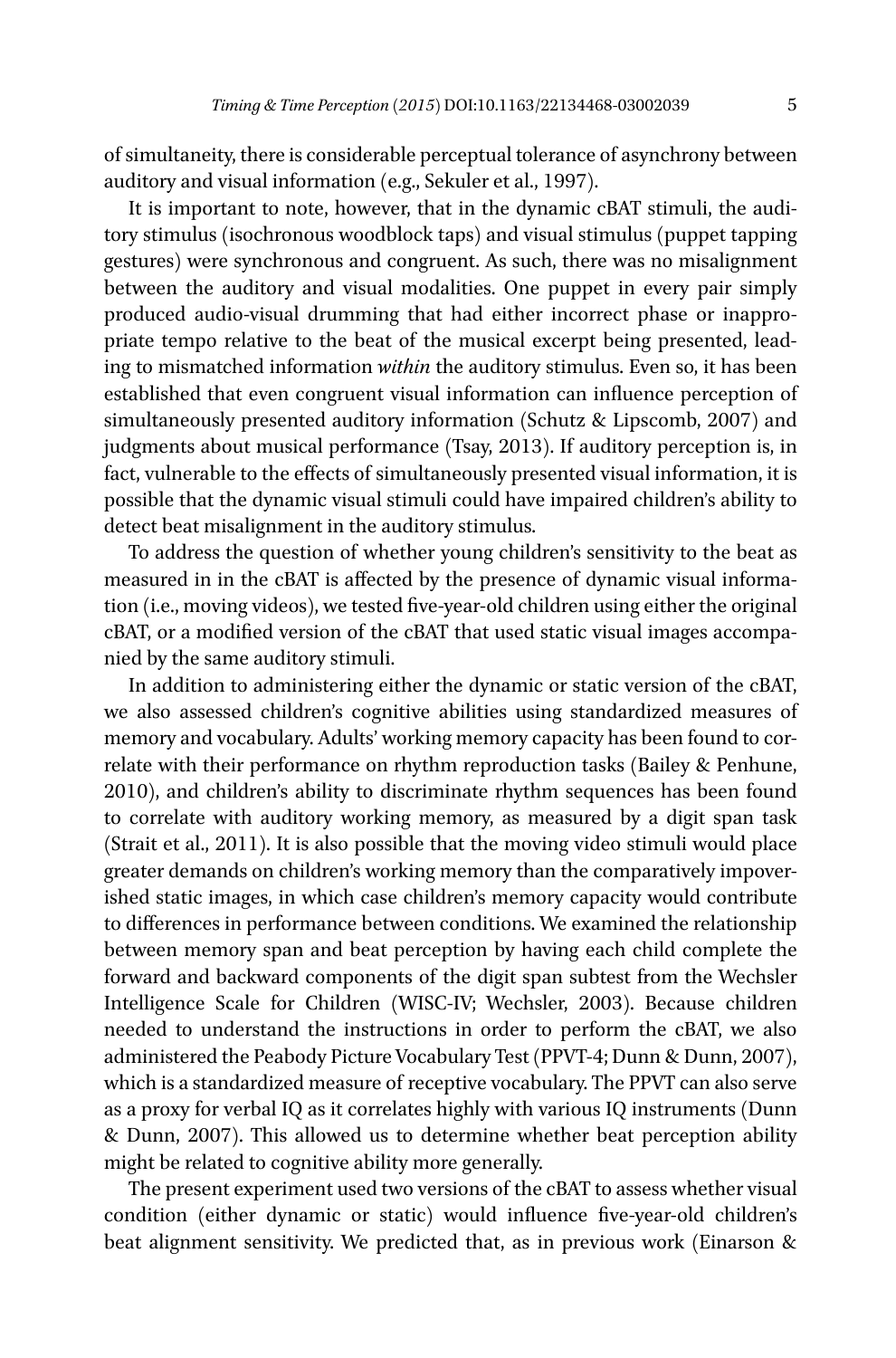Trainor, subm.), children would be sensitive to beat alignment in the context of both tempo- and phase-related errors, but that they would be better able to detect beat alignment in musical excerpts with simple metric structures compared to in musical excerpts with complex metric structures. Additionally, we investigated whether there would be an improvement in children's beat alignment sensitivity when dynamic visual information was removed from the cBAT task, as a result of reduced perceptual inference with the auditory stimuli.

# **2. Methods**

#### *2.1. Participants*

The final sample included 84 five-year-old children (41 female, mean age = 5 years, 6 months) who were not enrolled in formal music lessons at the time of testing, and had no previous formal instrumental training. An additional 25 children were excluded from the final analyses because of failure to complete all tasks (*n* = 7), equipment failure (*n =* 7), having formal musical training (*n* = 3), having a diagnosed developmental disorder  $(n = 3)$ , experimenter error  $(n = 3)$ , or vocabulary scores more than two standard deviations below the mean  $(n = 2)$ .

Subjects were assigned to a cBAT condition with either dynamic videos ( $n = 48$ , 24 female) or static images ( $n = 36$ , 17 female). Within the dynamic video condition, participants were randomly assigned to either the phase error ( $n = 24$ , 12 female) or tempo error ( $n = 24$ , 12 female) condition. In the static image condition, participants were also randomly assigned to either the phase error  $(n = 18, 9$  female) or tempo error  $(n = 18, 8$  female) condition.

All participants were recruited from the McMaster Infant Studies Group database. Annual family income was measured on a six-point scale (1=<\$30,000, 6=>\$150,000; Canadian dollars, data missing for nine children). The average family income was between \$90,000 and \$120,000 per year for children in both conditions. All protocols were approved by the McMaster Research Ethics Board, and informed consent was obtained from all parents.

### *2.2. Stimuli*

### *2.2.1. Complex Beat Alignment Test*

The stimulus set for the *dynamic version* of the cBAT was identical to that used in Einarson and Trainor (subm.). Stimuli consisted of videos of hand puppets drumming along to 12 musical excerpts. Each excerpt ranged in length from 10 to 22 seconds, and tempo ranged from 88 to 172 beats per minute. The excerpts were organized into six pairs that were matched according to genre, tempo, and instrumentation, and all excerpts were selected from existing commercial audio recordings. One excerpt in each pair had simple metric structure (4/4 time signature) common in Western music compositions. The other had a complex metric structure (either a 5/4 or 7/4 time signature). These complex structures are less common in Western music compositions.

In all cases, the visual stimuli were accompanied by a musical excerpt with superimposed isochronous woodblock tapping sounds. The accompanying audio stimuli were created by determining the average tempo of each musical sample using *MixMeister BPM Analyzer* software, and then creating woodblock tapping sounds with the same tempo in *Apple Garageband 2009*. The tapping was aligned with the music by a human listener to create a *correctly aligned* ('on-the-beat') woodblock tapping track for each excerpt, as well as two *phase error* tapping tracks (woodblock taps were phase shifted to be either 25% too early or 25% too late relative to the beat of the music) and two *tempo error* tapping tracks (speed of the woodblock taps was either 10% too fast or 10% too slow relative to the beat of the music).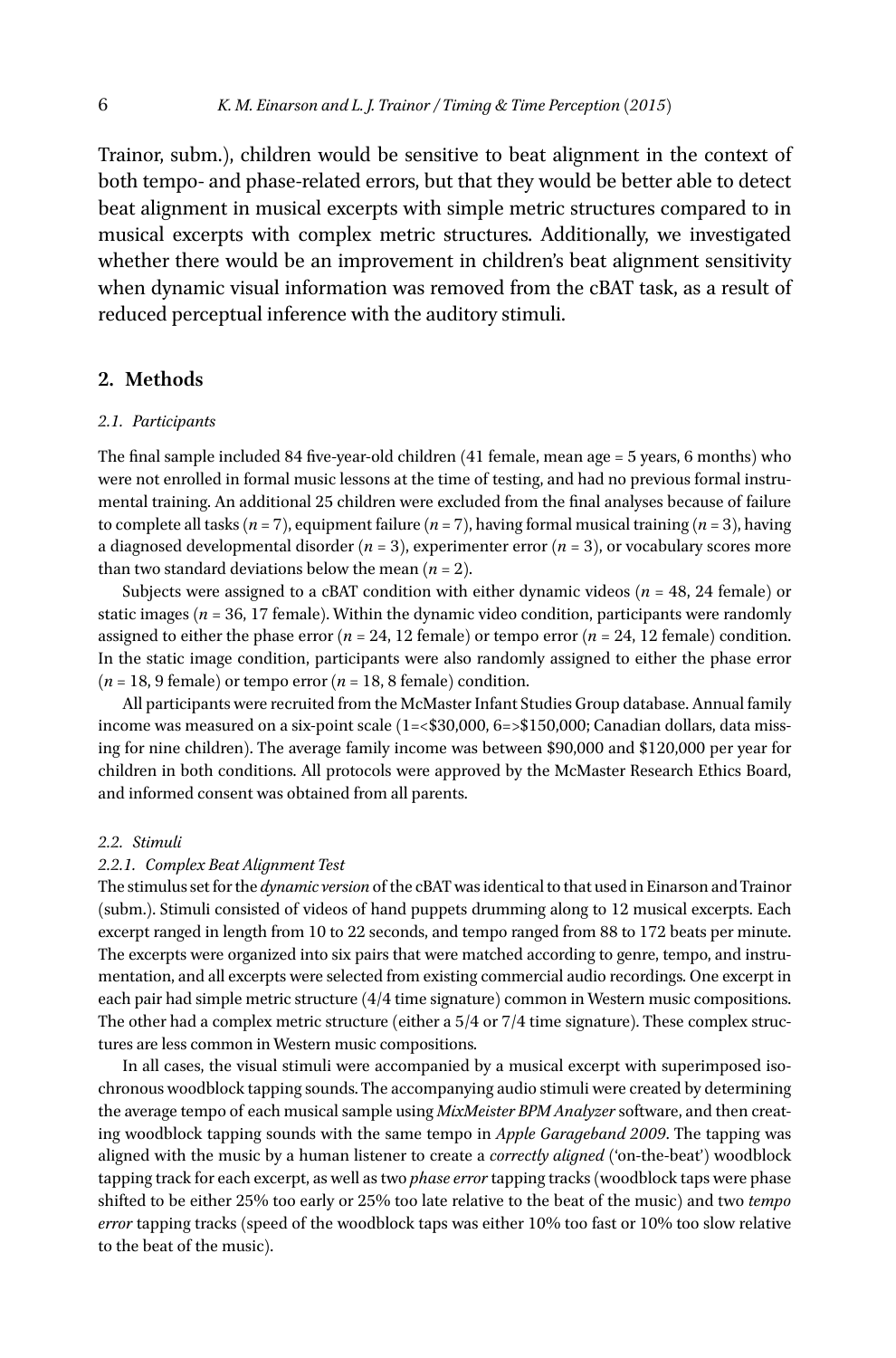The standard track, two out-of-phase tracks, and two incorrect-tempo tracks were created for ten of the twelve musical excerpts and were used to create the test trials in both versions of the cBAT. The remaining pair of musical excerpts (one with simple metre and one with complex metre) served as practice trials in the simple metre and complex metre blocks, respectively. Correctly aligned standard tracks were created for these remaining two musical excerpts. Additionally, *randomized* woodblock tracks with pseudo-random non-isochronous taps were created to serve as the "wrong" answer for each of the practice excerpts.

The accompanying visual stimuli were created by filming 24 hand puppets tapping on a toy drum along to the auditory stimuli described above. The two paired puppets on each trial were semantically related (e.g., horse and cow), and each puppet in the pair drummed along to a single simplemetre musical excerpt in the first error condition, and a complex-metre excerpt for the other error condition. Error type within each condition was balanced between subjects so that half of the children in each condition saw a particular puppet make one type of error (e.g., fast or early) and the other half of the children saw that puppet make the other error type (e.g., slow or late).

The result of this balanced design was the creation of six videos for each of the ten musical excerpts that were used in test trials in the dynamic condition (two standard videos, one for each puppet in the pair, two phase shifted error videos from one puppet, and two tempo shifted videos from the other puppet), for a total of 60 test videos, and eight practice videos (four standard and four randomized). In the static condition, there were a total of 68 matched still images accompanied by the same auditory stimuli used in the dynamic condition.

The *static version* of the cBAT was identical to the dynamic version, except that still images of the puppets replaced the videos. Specifically, the images were created by taking a single frame from the beginning of each video from the dynamic condition, and pairing the appropriate audio track with this matched still image. In both conditions, visual stimuli were presented to the child on a 24-inch Samsung SyncMaster 2494 widescreen LCD monitor, and the audio files were played at a comfortable volume, adjusted according to each child's preference, through M-Audio AV-40 monitor speakers. The experimenter managed the playlists through iTunes 11.0.2(26) on a 21.5-inch Apple iMac (11.2) Core i5.

## *2.2.2. Digit Span Test*

All participants completed a subtest of the Working Memory Index (WMI) from the Wechsler Intelligence Scale for Children,  $4<sup>th</sup>$  edition (WISC-IV; Wechsler, 2003). This test requires the child to repeat strings of digits produced by the experimenter. In the digits forward section, the child is required to repeat back digits in the same order they are provided. The digits backward section requires the child to repeat the digits in the reverse order from the experimenter. The task begins with a two-digit string, and the number of digits increases by one on every second trial. In each section, testing stops when the child fails to correctly repeat both strings of digits of a given length.

#### *2.2.3. Peabody Picture Vocabulary Test*

All participants completed the Peabody Picture Vocabulary Test,  $4^{th}$  edition (PPVT-IV; Dunn & Dunn, 2007), a standardized measure of receptive vocabulary. In this test, the experimenter says a word, and the child chooses which image best represents the vocabulary item from a set of four cartoon pictures. Vocabulary items gradually increase in difficulty. Raw scores were standardized according to the subject's age, and normalized as described in the Examiner's Manual.

#### *2.2.4. Parental Questionnaire*

While the child was tested, parents completed a questionnaire about their child's health, language experience, extracurricular activities, and formal or informal music experience. Optional demographic questions regarding parental education and income were answered by only a subset of parents.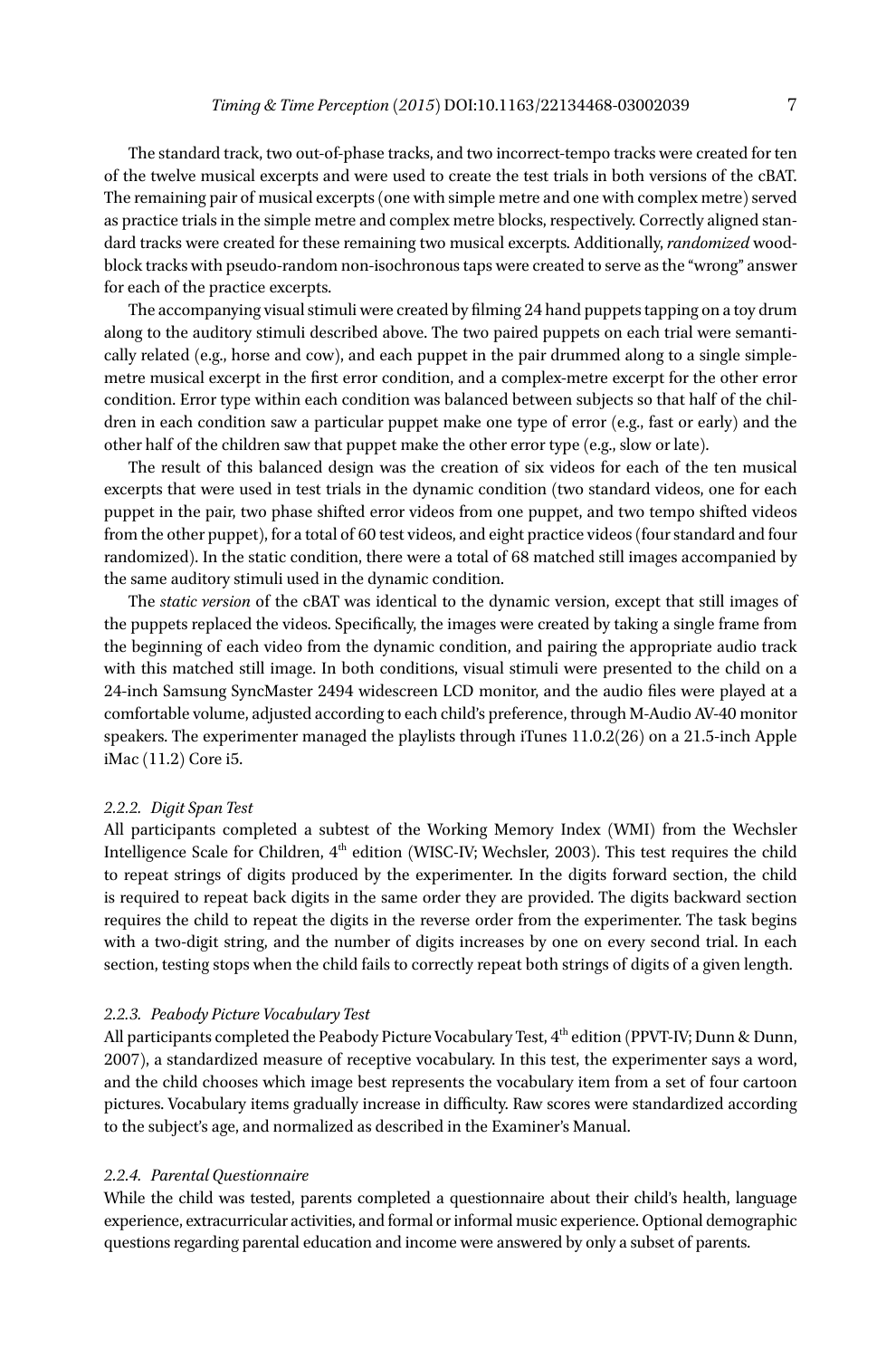## *2.3. Procedure*

Children were tested during one session that was approximately 45 minutes in length. The cBAT (either dynamic or static) was administered in two separate blocks, where one block consisted of the simple metre stimuli and the other the complex metre stimuli. Block order was counterbalanced across children.

Each trial consisted of a pair of two musical excerpts accompanied by drumming. In one, the drumming was correctly aligned to the music. In the other the drumming was either out of phase or out of tempo relative to the excerpt, as described above. In the dynamic cBAT condition, the audio tracks were accompanied by the videos of the puppets drumming whereas in the static cBAT condition, the audio tracks were accompanied by a static image rather than a dynamic video of the puppets drumming. Error type was a between-subjects variable, so that half of the participants were presented with only tempo shift errors for all test trials, and the other half with only phase shift errors. In all four conditions (error-type condition crossed with visual condition), each block consisted of one practice trial (with one puppet whose drumming was correctly aligned, and one that drummed along to the randomized woodblock stimuli), followed by five test trial pairs of puppet stimuli. For each condition, half the children heard two trials on which one puppet was too fast (or early) and three that were too slow (or late); in the other half of children these were reversed. Additionally, half the trials had errors presented by the first puppet in the pair, and half by the second puppet.

Before the cBAT was administered, participants were instructed that they were about to hear two puppets drumming along to the same song, and that they had to determine which puppet would be a better drummer for a band. Before each trial, the experimenter showed the child the two puppets that would be presented in that trial, and identified them by name (for example, "This is my friend the bunny, and this is my friend the dog"). After the child heard both performances, the experimenter placed the two actual puppets in front of the child on the table, and asked the child to place a ribbon on the puppet who should win the prize. The practice trial at the beginning of each block was repeated until the participant correctly identified the puppet whose drumming was correctly aligned to the music. Test trials were not repeated, and the child received no feedback regarding their choices. The order of tasks was the same for all subjects: Block 1 of the cBAT, Digit Span task, Block 2 of the cBAT, followed by the PPVT. At the end of the testing session, each participant received a certificate of participation and a small prize.

# **3. Results**

We first examined children's ability to detect musical beat misalignment when presented with either dynamic visual movement or static visual images. The dependent measure was the proportion of the time the five-year-old children selected the puppet that played the standard version as the best drummer.

We conducted a 2×2×2 ANOVA with visual condition (dynamic, static) and error type (phase, tempo) as between-subjects factors and metre type (simple, complex) as a within-subjects factor. There was a significant main effect of metre type,  $F(1,46) = 14.25, p < 0.001$ , but no main effect of visual condition,  $F(1,46)$  $= 0.23, p = 0.63$  and no main effect of error type,  $F(1,46) = 0.06, p = 0.81$ . There were also no significant interactions (all  $p > 0.2$ ). These results suggest that, given identical auditory information, children's ability to judge beat misalignment is not affected by whether accompanying visual information is static or dynamic (see Fig. 1).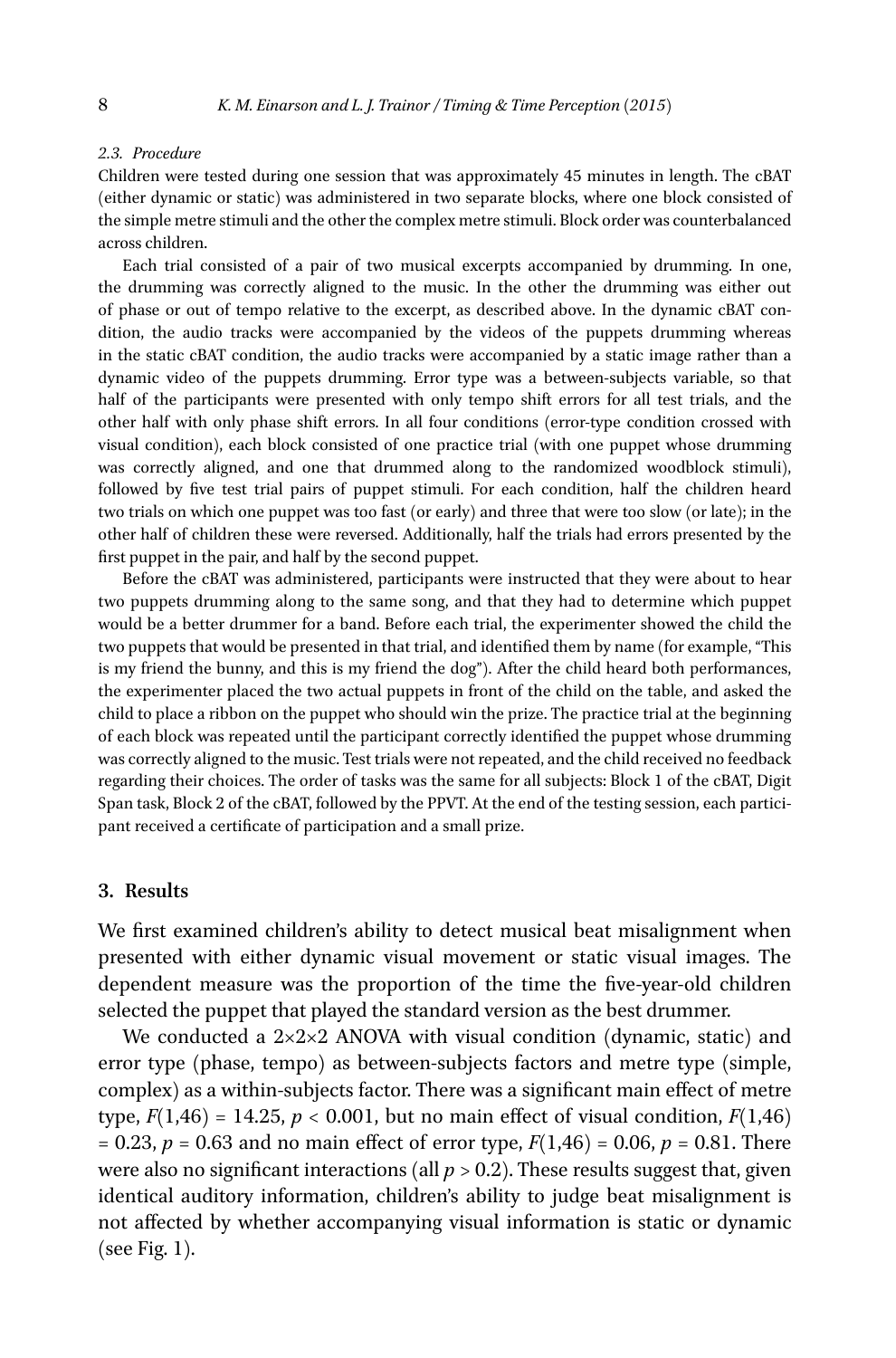

**Figure 1**. Perception scores from the dynamic and static versions of the cBAT. Because there was no main effect of error type, data have been collapsed across phase and tempo conditions. The proportion of trials on which five-year-old children chose the correctly aligned drumming is not significantly different for static versus dynamic visual conditions ( $p = 0.63$ ), for either simple or complex metre stimuli, but there is a significant main effect of metre type (*p* < 0.001). Error bars represent standard error.

Although there was no main effect or interactions involving visual condition, we examined each visual condition separately in order to verify that the effect of metre type was present in both visual conditions, and to determine in which conditions performance was significantly above chance levels. For the dynamic visual condition, a 2×2 ANOVA with error type (phase, tempo) as a between-subjects factor and metre type (simple, complex) as a within-subjects factor revealed only a significant main effect of metre type,  $F(1,46) = 6.40$ ,  $p = 0.013$ . Children were better at detecting beat misalignment in simple metres (proportion correct = 0.65,  $SD = 0.22$ ) than complex metres (proportion correct = 0.54,  $SD = 0.25$ ) and this was not affected by whether the error was a phase or tempo error. Furthermore, performance was above chance levels for simple meter for both error types (tempo error:  $p < 0.001$ ; phase error:  $p = 0.014$ ) but not for complex meter (tempo error:  $p = 0.18$ ; phase error  $p = 0.30$ ). These results replicate those of Einarson and Trainor (subm.).

For the static visual condition, the  $2\times 2$  ANOVA again revealed a significant main effect of metre type,  $F(1,34) = 4.66$ ,  $p = 0.038$ . As in the dynamic visual condition, children were better at detecting beat misalignment in simple metres (proportion correct =  $0.64$ ,  $SD = 0.23$ ) than complex metres (proportion correct =  $0.52$ ,  $SD =$ 0.26). Furthermore, performance was above chance levels for simple meter for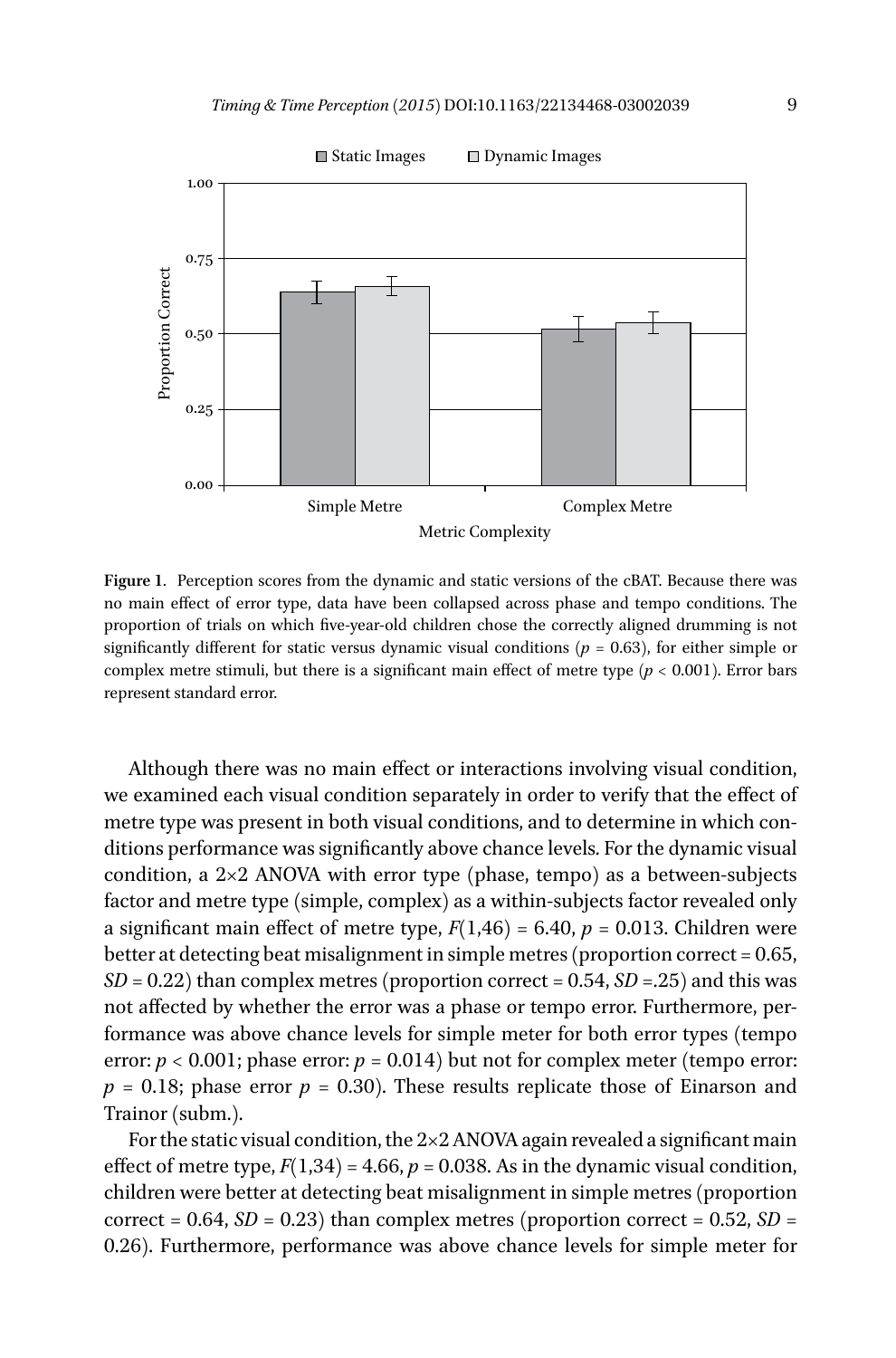both error types (tempo error:  $p = 0.02$ ; phase error:  $p = 0.005$ ) but not for complex meter (tempo error:  $p = 0.42$ ; phase error:  $p = 0.37$ ). These results replicate those of Einarson and Trainor (subm.) and suggest that, given identical auditory information, children's ability to judge beat misalignment is not affected by whether an accompanying visual stimulus is static or dynamic.

Overall performance on the cBAT (combined across visual conditions) was not significantly correlated with children's total score on the Digit Span test  $(M=10.63, SD = 2.41)$ ,  $p = 0.65$ . Judgment accuracy for simple metre stimuli was not correlated with forward digit span,  $p = 0.50$ , or backward digit span,  $p = 0.86$ . Judgment accuracy for complex metre stimuli was also not correlated with forward digit span,  $p = 0.38$ , or backward digit span,  $p = 0.33$ . These results suggest that children's working memory, as indexed by the digit span task, does not relate to performance on the cBAT task.

PPVT standard scores  $(M = 117.45, SD = 10.44)$  did not significantly correlate with the simple metre portion of the cBAT,  $p = 0.39$ , but were significantly correlated with children's performance on the complex metre portion of the cBAT,  $r = 0.28, n = 88, p = 0.01$ .

## **4. Discussion**

We set out to examine the degree to which five-year-old Western children show better perceptual sensitivity for culturally typical simple metre music, compared to culturally atypical complex metres, in the presence or absence of dynamic visual information. We used a perceptual measure of beat sensitivity, the cBAT (Einarson & Trainor, subm.), which assessed children's ability to detect phase and tempo misalignment and included musical excerpts with both simple and complex metres. The original cBAT (Einarson & Trainor, subm.) requires children to watch paired videos of puppets, one of whom drums on time relative to accompanying music and one of whom does not. Children are then asked to judge which puppet drummed better. Drumming errors involved either a tempo error (10% too fast or too slow) or a phase error (25% too early or too late) and in all cases, the movements of the puppets were aligned with the drumming sounds that they made. In the present study, we created a modified version of the cBAT that used static visual images accompanied by the same auditory stimuli.

In both versions of the task, children were able to detect drumming that was out of phase with the music or at the wrong tempo when musical excerpts had simple metric structure. This demonstrates that by the age of five, children have the ability to make explicit judgments about beat alignment, and that given identical auditory information, children's ability to judge beat misalignment is not affected by whether an accompanying visual stimulus is static or dynamic. These findings extend previous literature on children's timing development (Bobin-Bègue & Provasi, 2009; Drake, 1993; Einarson & Trainor, subm.; Kirschner &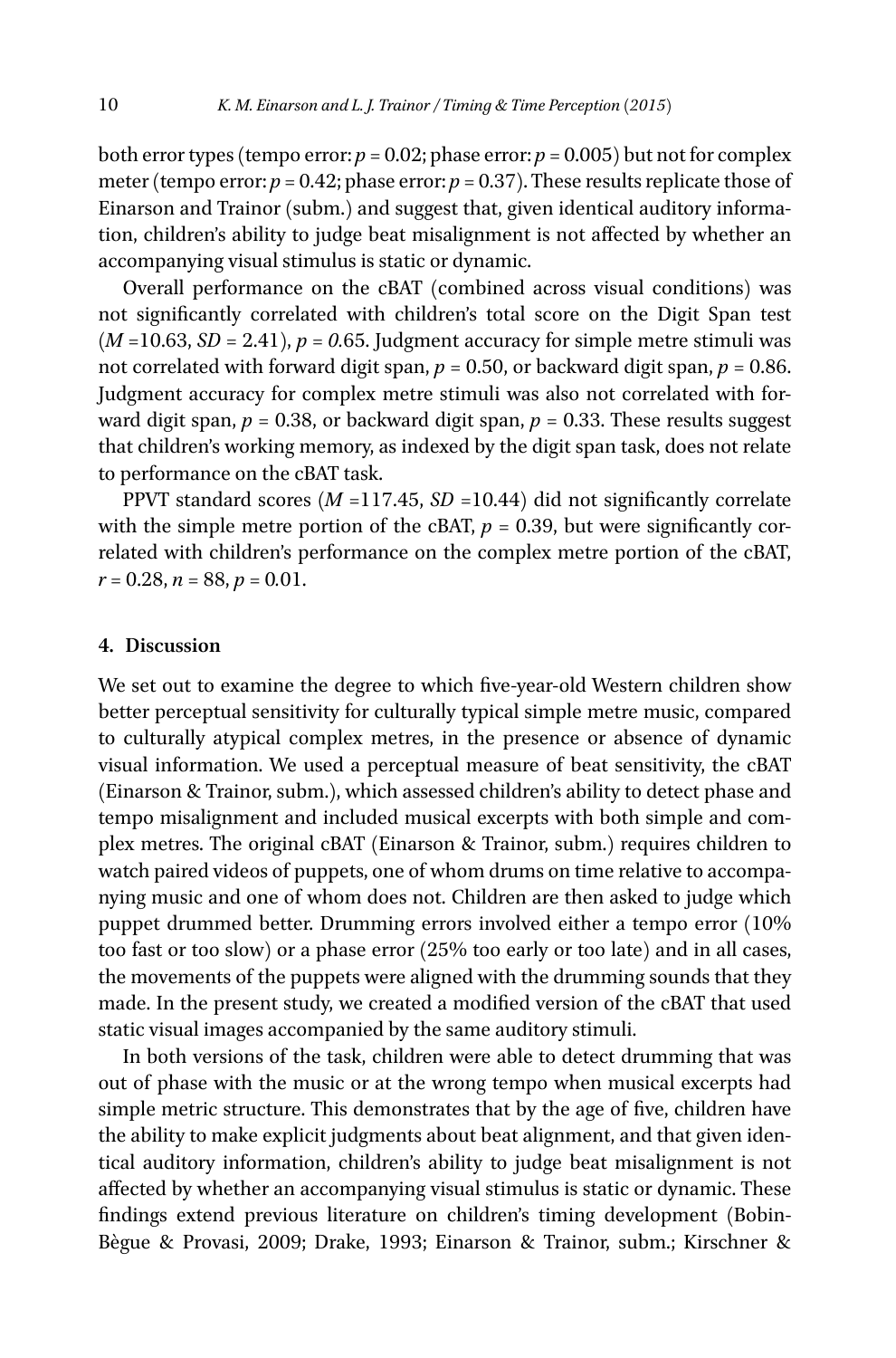Tomasello, 2009; Provasi & Bobin-Bègue, 2003; van Noorden & De Bruyn, 2009; Zentner & Eerola, 2010) by showing that five-year-olds are sensitive to both tempo misalignment and phase misalignment in the context of simple-metered music. Replicating Einarson & Trainor (subm.), for both static and dynamic stimuli, judgment accuracy was significantly worse when musical excerpts had complex metric structures compared to simple metric structures, and performance was not above chance for excerpts with complex metre.

Interestingly, children's performance on the complex metre portion, but not the simple meter portion, of the cBAT in the present study was correlated with receptive vocabulary, as measured by the Peabody Picture Vocabulary Task (Dunn & Dunn, 2007). It is possible that having a larger vocabulary leads to a better ability to comprehend and follow the verbal instructions that accompany the beat perception task, leading to improved task performance. However, this is unlikely, as vocabulary score did not affect performance on the simple meter portion, and the instructions were identical for both portions. Alternately, given that the PPVT correlates highly with other assessments of verbal IQ (Dunn & Dunn, 2007), receptive vocabulary scores may reflect children's cognitive ability more generally. This correlation was not significant in the original cBAT study with five-year-old children (Einarson & Trainor, subm.), so further investigation is needed of the factors that contribute to young children's ability to process complex meters that are not prevalent in their cultural environment.

The development of the cBAT enables further testing of several important questions regarding the development of timing abilities. Because the cBAT is a purely perceptual task, it is now possible to test perception and production separately to determine whether there is a dissociation between these skills in young children. The cBAT also offers a means to test metrical enculturation in young children across cultures. Children from some Balkan regions, for example, grow up being exposed to a much wider variety of musical metres, and it has been observed that they learn these structures easily from a young age (Rice, 1994). However, the only cross-cultural investigation of simple and complex musical metre processing to date tested Bulgarian and Macedonian adults (Hannon & Trehub, 2005). If the better performance of Western children in the present study on musical excerpts with simple compared to complex meter is a function of enculturation, then children who are raised in a culture where complex metre music is widespread should show equal sensitivity to beat alignment in music with simple and complex metres.

In sum, we found that Western five-year-old children can detect misalignments in both the tempo and phase of a beat relative to a musical sample with culturally typical simple metre, and that judgment accuracy is not affected by characteristics of the accompanying visual stimulus; children do equally well when the visual display is static or dynamic. For both types of visual stimuli, children's ability to detect misalignments in both the tempo and phase of a musical beat was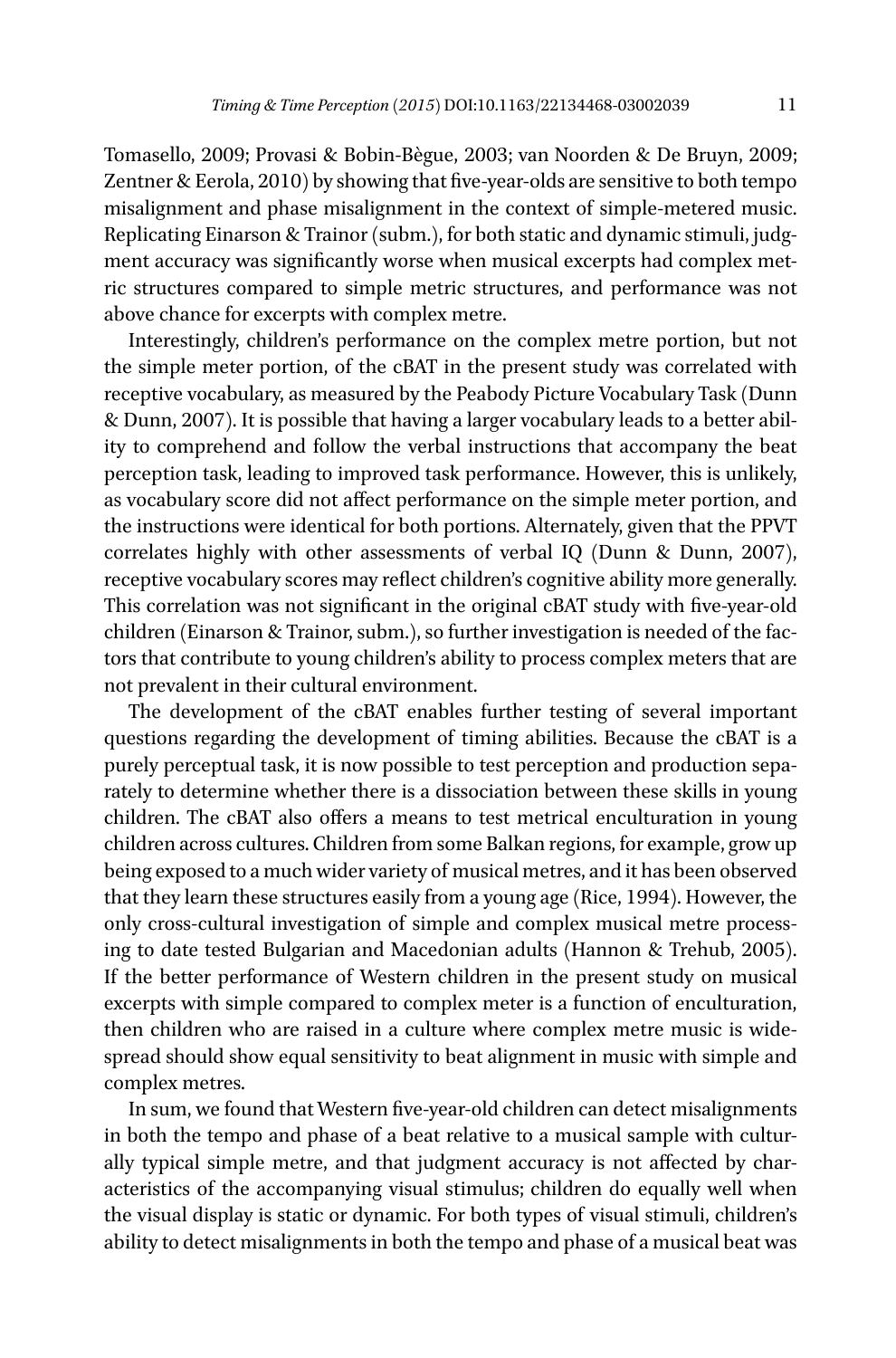at chance levels in the context of less familiar complex metre music. The design of the cBAT enables future investigation of the relation between children's perceptual sensitivity and their ability to synchronize movements to a musical beat. It also provides a means to investigate effects of enculturation on metre sensitivity, for example, by comparing the performance of Western children to children from cultures where complex meters are widespread.

## *Acknowledgements*

This paper was supported by grants to LJT from the Natural Sciences and Engineering Research Council of Canada and the Canadian Institutes of Health Research. We thank the parents and children who participated for their assistance with this research, and we also thank Dave Thompson and Gregory Atkinson for technical assistance.

# **References**

- Bailey, J. A., & Penhune, V. B. (2010). Rhythm synchronization performance and auditory working memory in early-and late-trained musicians. *Exp. Brain Res.*, *204*, 91–101.
- Bobin-Bègue, A., & Provasi, J. (2009). Tempo discrimination in 3- and 4-year-old children: Performances and threshold. *Curr. Psychol. Lett.*, *2*, 1–13.
- De Gelder, B., & Bertelson, P. (2003). Multisensory integration, perception and ecological validity. *Trends Cogn. Sci.*, *7*, 460–467.
- Drake, C. (1993). Reproduction of musical rhythms by children, adult musicians, and adult nonmusicians. *Percept. Psychophys.*, *53*, 25–33.
- Dunn, L. M., & Dunn, D. M. (2007). *Peabody Picture Vocabulary Test fourth edition, Manual*. Minneapolis, MN, USA: Pearson Assessments.
- Eerola, T., Luck, G., & Toiviainen, P. (2006). An investigation of pre-schoolers' corporeal synchronization with music. In M. Baroni, A. R. Addessi, R. Caterina, & M. Costa (Eds), *Proceedings of the 9th International Conference on Music Perception & Cognition (ICMPC9)*, *August 2006, Bologna, Italy* (pp. 472–476). Bologna, Italy: Bononia University Press.
- Einarson, K. M., & Trainor, L. J. (subm.). Hearing the beat: Young children's perceptual sensitivity to beat alignment varies according to metric structure. *Music Percept.*
- Essens, P. J. (1986). Hierarchical organization of temporal patterns. *Percept. Psychophys*., *40*, 69–73.
- Essens, P. J., & Povel, D. J. (1985). Metrical and nonmetrical representations of temporal patterns. *Percept. Psychophys.*, *37*, 1–7.
- Friendly, R. H., Rendall, D., & Trainor, L. J. (2013). Plasticity after perceptual narrowing for voice perception: Reinstating the ability to discriminate monkeys by their voices at 12 months of age. *Front. Auditory Cogn. Neurosci., 4*, 1–18.
- Friendly, R. H., Rendall, D., & Trainor, L. J. (2014). Learning to differentiate individuals by their voices: Infants' individuation of native- and foreign-species voices. *Dev. Psychobiol. 56*, 228–237.
- Gordon, E. E. (1980). *Manual for the primary measures of music audition and the intermediate measures of music audiation*. Chicago, IL, USA: G.I.A.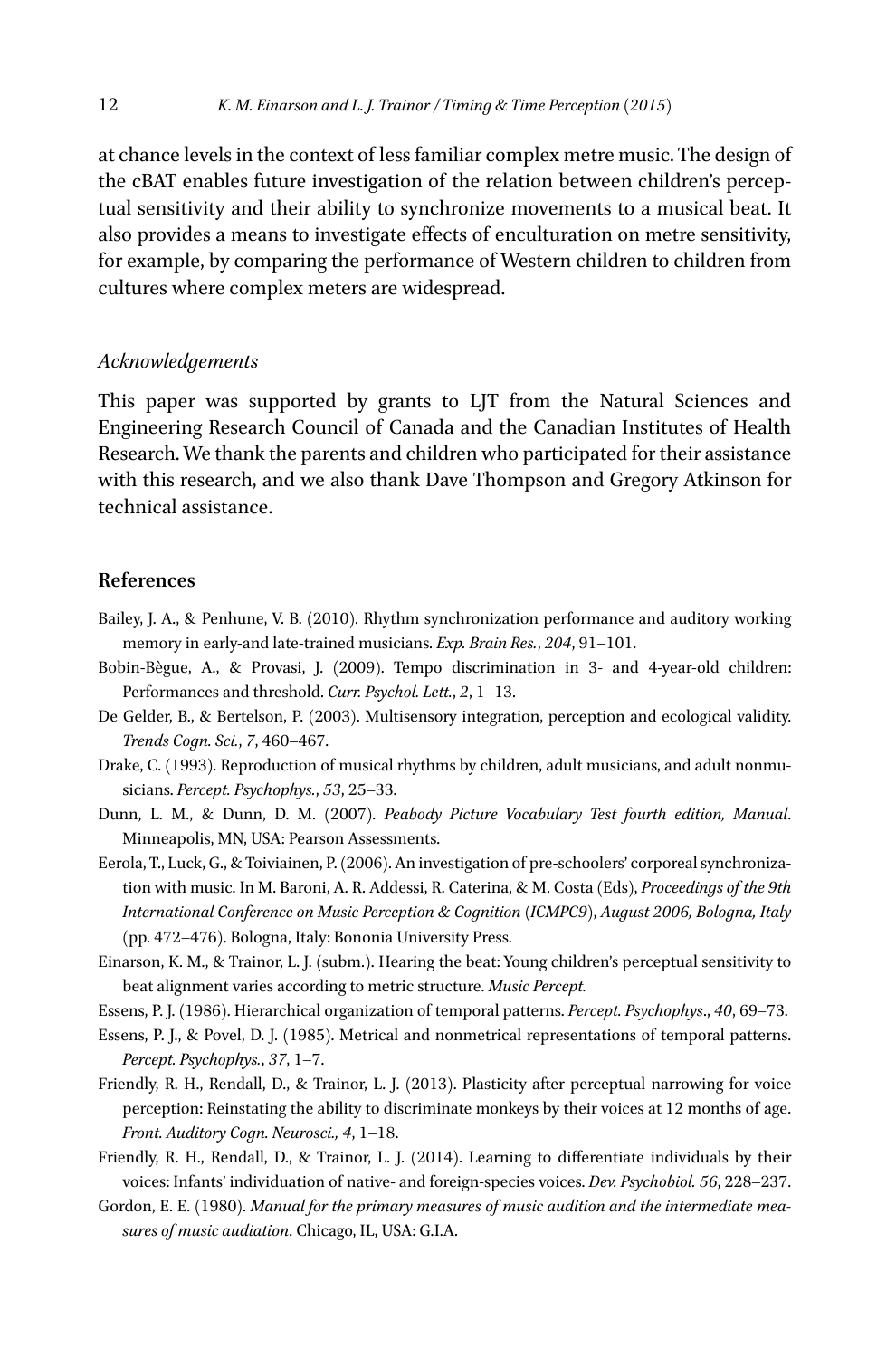- Gjerdingen, R. O. (1989). Meter as a mode of attending: A network simulation of attentional rhythmicity in music. *Intégral*, *3*, 67–91.
- Hannon, E. E., & Trehub, S. E. (2005). Metrical categories in infancy and adulthood. *Psychol. Sci.*, *16*, 48–55.
- Hannon, E. E., & Trainor, L. J. (2007). Music acquisition: Effects of enculturation and formal training on development. *Trends Cogn. Sci.*, *11*, 466–472.
- Hannon, E. E., der Nederlanden, C. M. V. B., & Tichko, P. (2012). Effects of perceptual experience on children's and adults' perception of unfamiliar rhythms. *Ann. N. Y. Acad. Sci., 1252*, 92–99.
- Harrar, V., & Harris, L. R. (2008). The effect of exposure to asynchronous audio, visual, and tactile stimulus combinations on the perception of simultaneity. *Exp. Brain Res.*, *186*, 517–524.
- Iversen, J. R., & Patel, A. D. (2008). The Beat Alignment Test (BAT): Surveying beat processing abilities in the general population. In K. Miyazaki, M. Adachi, Y. Hiraga, Y. Nakajima, & M. Tsuzaki (Eds), *Proceedings of the 10th International Conference on Music Perception & Cognition (ICMPC10), August 2008, Sapporo, Japan* (p. 465–468)*.* Adelaide, Australia: Causal Productions.
- Jones, M. R. (1976). Time, our lost dimension: Toward a new theory of perception, attention, and memory. *Psychol. Rev.*, *83*, 323.
- Kelly, D. J., Quinn, P. C., Slater, A. M., Lee, K., Ge, L., & Pascalis, O. (2007). The other-race effect develops during infancy: Evidence of perceptual narrowing. *Psychol. Sci.*, *18*, 1084–1089.
- Kirschner, S., & Tomasello, M. (2009). Joint drumming: Social context facilitates synchronization in preschool children. *J. Exp. Child Psychol., 102*, 299–314.
- Lerdahl, F., & Jackendoff, R. (1983). *A generative theory of tonal music*. Cambridge, MA, USA: MIT Press.
- London, J. (2004). *Hearing in time: Psychological aspects of musical meter*. Oxford, UK and New York, NY, USA: Oxford University Press.
- Lynch, M. P., & Eilers, R. E. (1992). A study of perceptual development for musical tuning. *Percept. Psychophys., 52,* 599–608.
- Lynch, M. P., Eilers, R. E., Oller, D. K., & Urbano, R. C. (1990). Innateness, experience, and music perception. *Psychol. Sci.*, *1*, 272–276.
- McGurk, H., & MacDonald, J. (1976) Hearing lips and seeing voices. *Nature 264*(5588): 746–748.
- Patel, A. D., Iversen, J. R., Brandon, M., & Saffran, J. (2011). Do infants perceive the beat in music? A new perceptual test. In *Proceedings of the 2011 Biennial Meeting of the Society for Music Perception & Cognition (SMPC 2011), August 2011,* Rochester, NY, USA.
- Peretz, I., Champod, S., & Hyde, K. (2003) Varieties of musical disorders: The montreal battery of evaluation of amusia. *Ann. N. Y. Acad. Sci.*, *999*, 58–75.
- Phillips-Silver, J., Toiviainen, P., Gosselin, N., Piché, O., Nozaradan, S., Palmer, C., & Peretz, I. (2011). Born to dance but beat deaf: A new form of congenital amusia. *Neuropsychologia*, *49*, 961–969.
- Provasi, J., & Bobin-Bègue, A. (2003). Spontaneous motor tempo and rhythmical synchronisation in 2½- and 4-year-old children. *Int. J. Behav. Dev.*, *27*, 220–231.
- Repp, B. H. (2005). Sensorimotor synchronization: A review of the tapping literature. *Psychonom. Bull. Rev.*, *12*, 969–992.
- Repp, B. H., & Su, Y. H. (2013). Sensorimotor synchronization: A review of recent research (2006– 2012). *Psychonom. Bull. Rev.*, *20*, 403–452.
- Rice, T. (1994). *May it fill your soul: Experiencing Bulgarian music*. Chicago, IL, USA: University of Chicago Press.
- Sams, M., Aulanko, R., Hämäläinen, M., Hari, R., Lounasmaa, O. V., Lu, S. T., & Simola, J. (1991). Seeing speech: Visual information from lip movements modifies activity in the human auditory cortex. *Neurosci. Lett.*, *127*, 141–145.